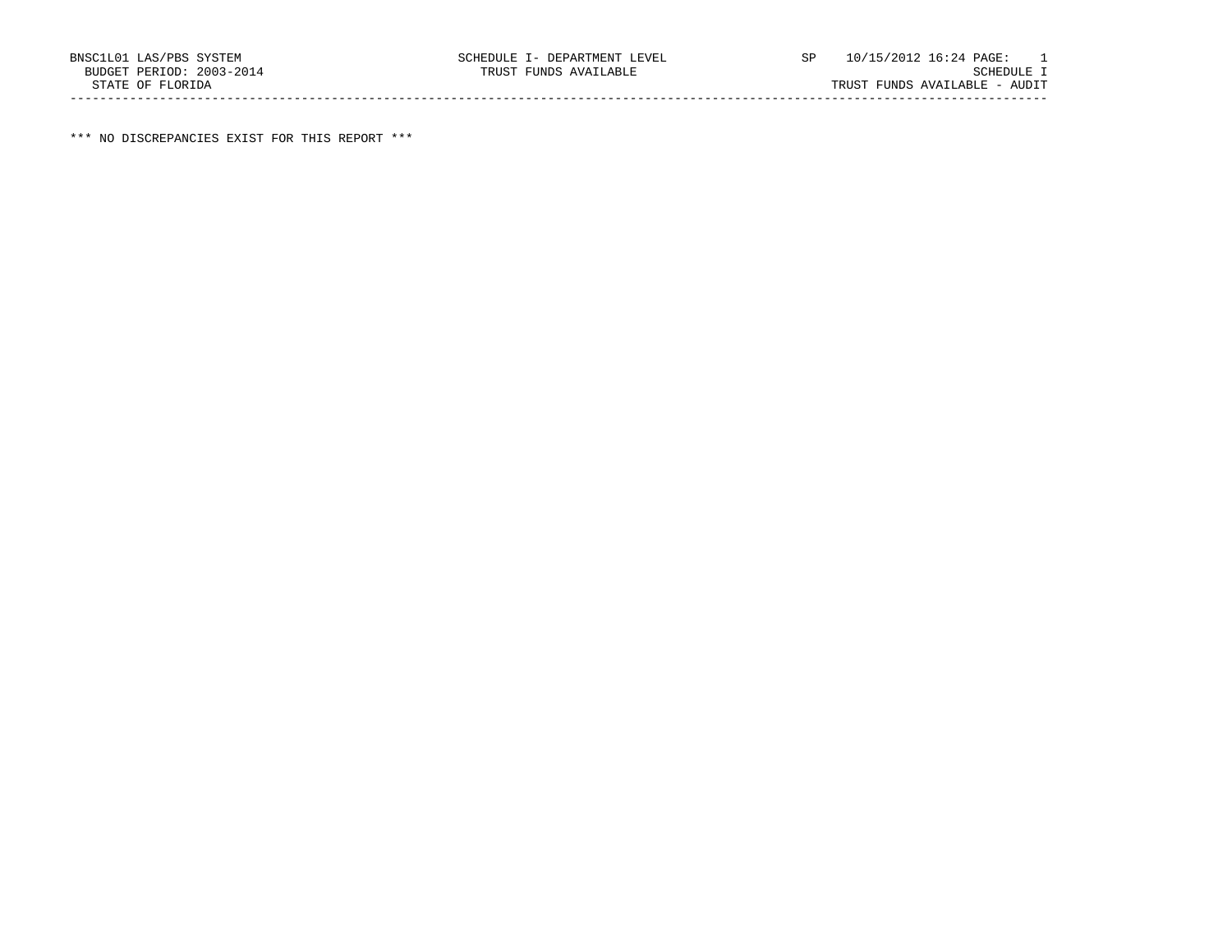| BNSC1L01 LAS/PBS SYSTEM<br>BUDGET PERIOD: 2003-2014<br>STATE OF FLORIDA                                                                                                                                                                                                                          | SCHEDULE I- DEPARTMENT LEVEL<br>TRUST FUNDS AVAILABLE                                                                                                                                                                                               |                                   |                                        |                                                                                                                                       | SP 10/15/2012 16:24 PAGE:<br>1<br>SCHEDULE I<br>TRUST FUNDS AVAILABLE |
|--------------------------------------------------------------------------------------------------------------------------------------------------------------------------------------------------------------------------------------------------------------------------------------------------|-----------------------------------------------------------------------------------------------------------------------------------------------------------------------------------------------------------------------------------------------------|-----------------------------------|----------------------------------------|---------------------------------------------------------------------------------------------------------------------------------------|-----------------------------------------------------------------------|
|                                                                                                                                                                                                                                                                                                  |                                                                                                                                                                                                                                                     | COL A01                           |                                        | COL A02 COL A03<br>ACT PR YR $\,$ CURR YR EST $\,$ AGY REQUEST $\,$ AGY REQ N/R $\,$<br>EXP 2011-12 EXP 2012-13 FY 2013-14 FY 2013-14 | COL A04                                                               |
| REVENUE, DEPARTMENT OF 73000000                                                                                                                                                                                                                                                                  |                                                                                                                                                                                                                                                     |                                   |                                        |                                                                                                                                       |                                                                       |
| FUND: CHILD SUPPORT INCENTIVE TF 2075                                                                                                                                                                                                                                                            |                                                                                                                                                                                                                                                     |                                   |                                        |                                                                                                                                       |                                                                       |
| SECTION I: DETAIL OF REVENUES<br>REVENUE CAP SVC AUTH MATCHING %<br>CODE                                                                                                                                                                                                                         | CFDA<br>CHG % ST I/C LOC I/C NO.                                                                                                                                                                                                                    |                                   |                                        |                                                                                                                                       |                                                                       |
| 02 EXPEND TRU-UP FROM 2261 001510 NO 0.0 61.1812 0.00 0.00<br>03 INTEREST FROM INVESTMEN 000502 NO 0.0<br>04 INCENT RECEIPTS STATE 000700 NO 0.0<br>05 INCENT RECPTS. COUNTY 000700 NO 0.0 61.1812 0.00 0.00 93.563 225,267 225,267 225,267<br>15 FY2010-11 INCENTIVE ADJ 000700 NO 0.0 216 0.00 | $\begin{array}{cccccccc} 61.1812 & 0.00 & 0.00 & 93.563 & & & 1,738,203 \\ 409 & 0.00 & 0.00 & & & 250,321 & & 141,953 & & 113,960 \\ 61.1812 & 0.00 & 0.00 & 93.563 & 31,682,781 & 32,266,692 & 31,307,383 \end{array}$<br>$0.00$ 93.563 1,285,732 |                                   |                                        |                                                                                                                                       |                                                                       |
| TOTAL TO LINE B IN SECTION IV                                                                                                                                                                                                                                                                    |                                                                                                                                                                                                                                                     |                                   | 33, 444, 101 34, 372, 115 31, 646, 610 |                                                                                                                                       |                                                                       |
| SECTION II: DETAIL OF NONOPERATING EXPENDITURES                                                                                                                                                                                                                                                  | OBJECT TRANSFER CFDA<br>TO BE<br>CODE<br>NO.                                                                                                                                                                                                        |                                   |                                        |                                                                                                                                       |                                                                       |
| 01 TRANSFER TO DOH VITAL STATISTICS<br>03 5% TRUST FUND RESERVE<br>04 ADMIN FEE<br>09 UNFUNDED BUDGET<br>11 EXPENDITURE TRUE UP TO 2261<br>14 TRANSFER TO FEDERAL GRANTS TRUST FUND 810000 73300600                                                                                              | 64200800<br>810000<br>999000<br>810000<br>899000<br>810000 73300600 2,736,423                                                                                                                                                                       | 90,839 90,839 90,839              | 12,513 5,756 2,878<br>644,524-         | 7,098<br>3,548,317 1,881,149                                                                                                          |                                                                       |
| TOTAL TO LINE E IN SECTION IV                                                                                                                                                                                                                                                                    |                                                                                                                                                                                                                                                     |                                   | 2,839,775 3,000,388 1,981,964          |                                                                                                                                       |                                                                       |
| SECTION III: ADJUSTMENTS                                                                                                                                                                                                                                                                         | OBJECT<br>CODE                                                                                                                                                                                                                                      |                                   |                                        |                                                                                                                                       |                                                                       |
| 02 ROUNDING<br>06 ACCOUTS PAYABLE NOT CERTIFIED FORWARD                                                                                                                                                                                                                                          | 991000<br>991000                                                                                                                                                                                                                                    | $1 -$<br>770,971<br>------------- | <sup>1</sup>                           |                                                                                                                                       |                                                                       |

TOTAL TO LINE H IN SECTION IV 770,970 1

============= ============= ============= =============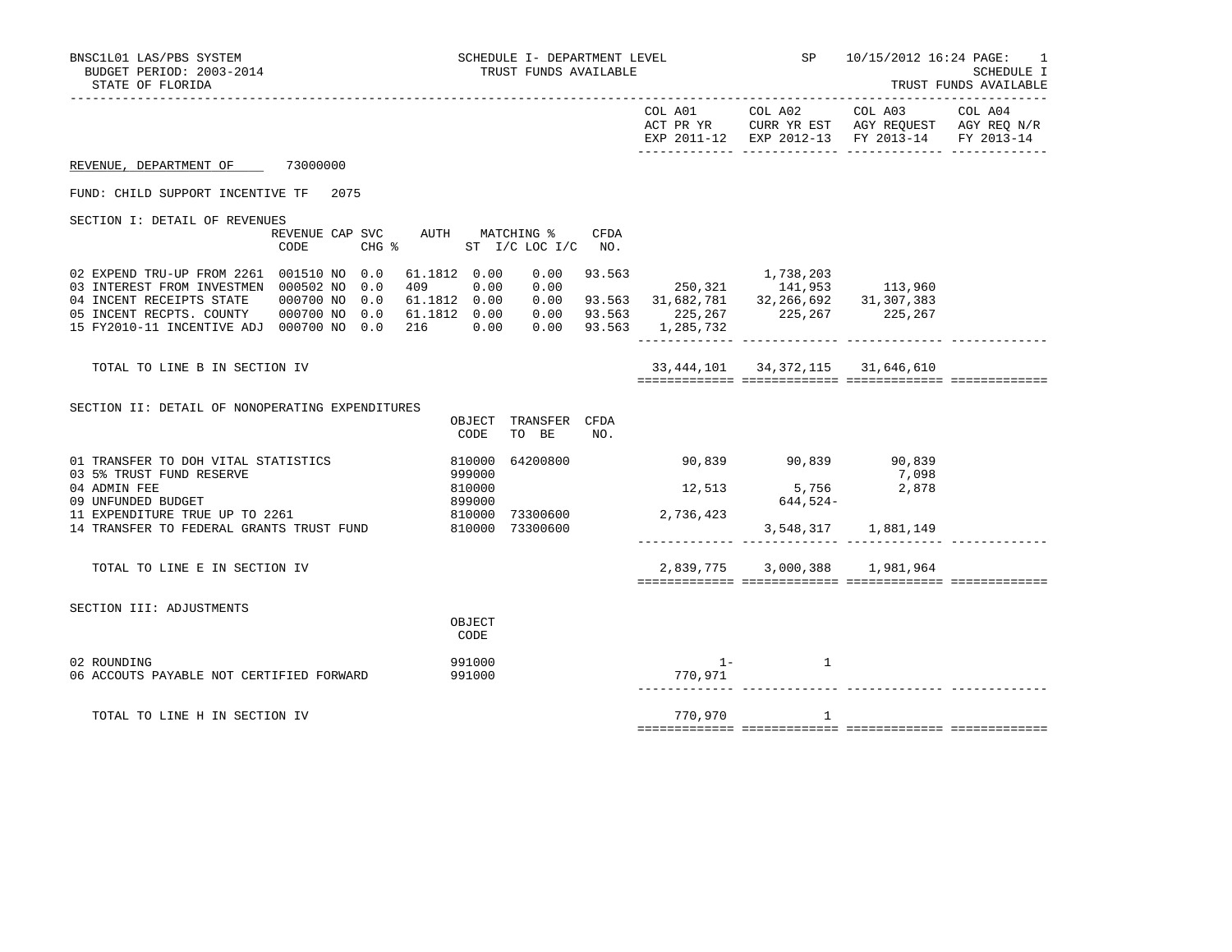| BNSC1L01 LAS/PBS SYSTEM<br>BUDGET PERIOD: 2003-2014<br>STATE OF FLORIDA                 | SCHEDULE I- DEPARTMENT LEVEL<br>TRUST FUNDS AVAILABLE |            | SP                                  | 10/15/2012 16:24 PAGE:                                                                                            | SCHEDULE I<br>TRUST FUNDS AVAILABLE |
|-----------------------------------------------------------------------------------------|-------------------------------------------------------|------------|-------------------------------------|-------------------------------------------------------------------------------------------------------------------|-------------------------------------|
|                                                                                         |                                                       |            | COL A01 COL A02                     | COL A03 COL A04<br>ACT PR YR CURR YR EST AGY REQUEST AGY REQ N/R<br>EXP 2011-12 EXP 2012-13 FY 2013-14 FY 2013-14 |                                     |
| REVENUE, DEPARTMENT OF 73000000                                                         |                                                       |            |                                     |                                                                                                                   |                                     |
| FUND: CHILD SUPPORT INCENTIVE TF 2075                                                   |                                                       |            |                                     |                                                                                                                   |                                     |
| SECTION IV: SUMMARY                                                                     |                                                       |            |                                     |                                                                                                                   |                                     |
| UNRESERVED FUND BALANCE - JULY 1                                                        | (A)                                                   |            | 10,879,296 6,171,883 4,954,767      |                                                                                                                   |                                     |
| ADD: REVENUES (FROM SECTION I)                                                          | (B)                                                   | 33,444,101 | 34,372,115                          | 31,646,610                                                                                                        |                                     |
| TOTAL FUNDS AVAILABLE (LINE A + LINE B)                                                 | (C)                                                   | 44,323,397 | 40,543,998                          | 36,601,377                                                                                                        |                                     |
| LESS: OPERATING EXPENDITURES                                                            | (D)                                                   | 36,082,709 | 32,588,844                          | 31,283,143                                                                                                        | 2,075,986                           |
| LESS: NONOPERATING EXPENDITURES (SECTION II)<br>LESS: FIXED CAPITAL OUTLAY (TOTAL ONLY) | (E)                                                   | 2,839,775  | 3,000,388                           | 1,981,964                                                                                                         |                                     |
| UNRESERVED FUND BALANCE - JUNE 30 - BEFORE ADJ                                          | (F)<br>(G)                                            |            | 5,400,913 4,954,766                 | 3,336,270                                                                                                         |                                     |
| NET ADJUSTMENTS (FROM SECTION III)                                                      | (H)                                                   | 770,970    | 1                                   |                                                                                                                   |                                     |
| ADJUSTED UNRESERVED FUND BALANCE - JUNE 30                                              | (I)                                                   |            | 6, 171, 883 4, 954, 767             | 3,336,270                                                                                                         |                                     |
| TOTAL UNRESERVED FUND BALANCE FROM STATEWIDE CFO FILE:                                  |                                                       | 10,879,296 |                                     |                                                                                                                   |                                     |
| SCHEDULE IB: DETAIL OF UNRESERVED FUND BALANCE                                          |                                                       |            |                                     |                                                                                                                   |                                     |
|                                                                                         | FUNDING SOURCE<br>STATE (S)<br>NONSTATE (N)           |            |                                     |                                                                                                                   |                                     |
| 01 FEDERAL GRANT 93.653                                                                 | N                                                     |            | 6, 171, 883 4, 954, 767 3, 336, 270 |                                                                                                                   |                                     |
| ADJUSTED UNRESERVED FUND BALANCE - JUNE 30                                              |                                                       |            | 6, 171, 883 4, 954, 767 3, 336, 270 |                                                                                                                   |                                     |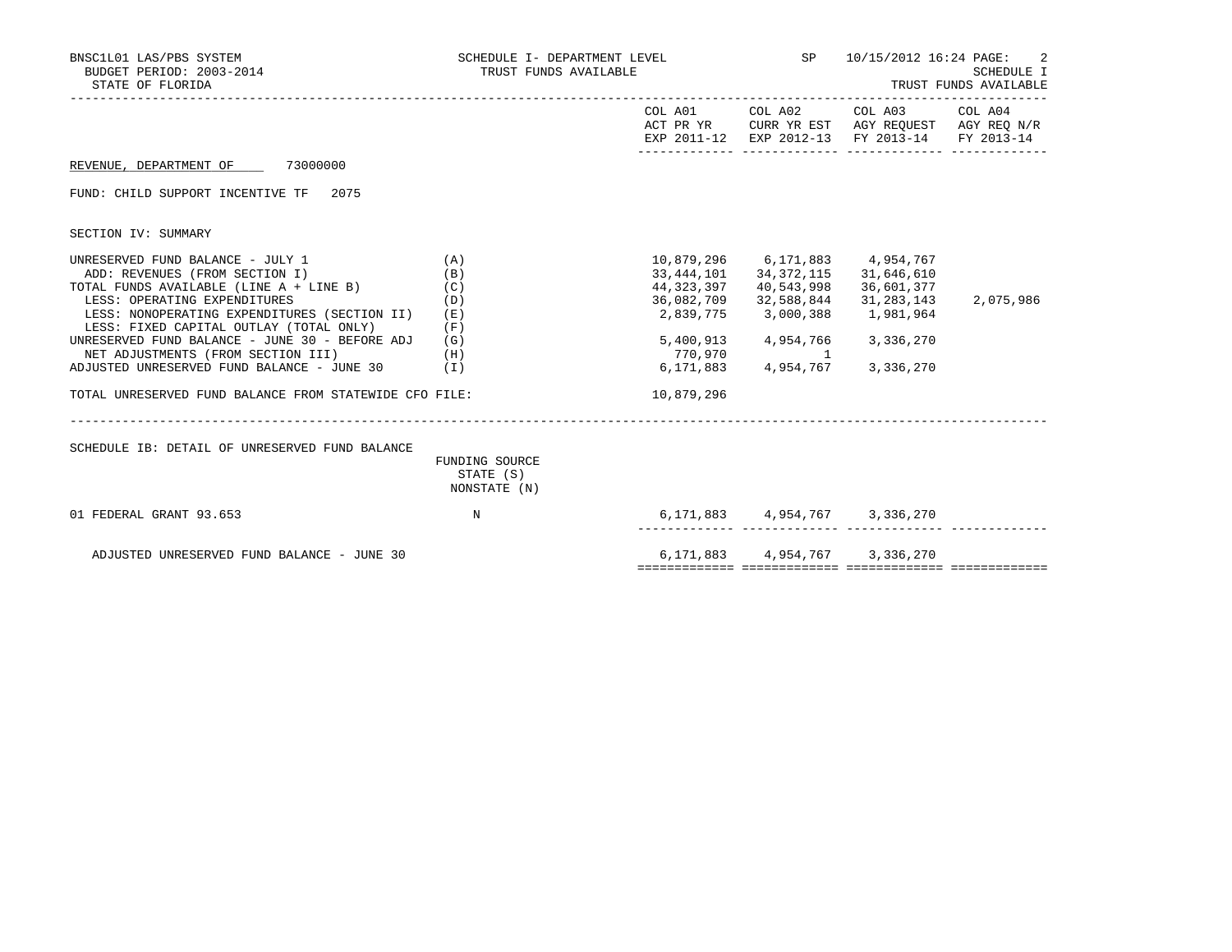| BNSC1L01 LAS/PBS SYSTEM<br>BUDGET PERIOD: 2003-2014<br>STATE OF FLORIDA                                                                                                                                                                      | SCHEDULE I- DEPARTMENT LEVEL<br>TRUST FUNDS AVAILABLE            |                                |                                                                                                                                                         | SP 10/15/2012 16:24 PAGE:                                                                                                         | 3<br>SCHEDULE I<br>TRUST FUNDS AVAILABLE |
|----------------------------------------------------------------------------------------------------------------------------------------------------------------------------------------------------------------------------------------------|------------------------------------------------------------------|--------------------------------|---------------------------------------------------------------------------------------------------------------------------------------------------------|-----------------------------------------------------------------------------------------------------------------------------------|------------------------------------------|
|                                                                                                                                                                                                                                              |                                                                  |                                |                                                                                                                                                         | COL A01 COL A02 COL A03 COL A04<br>ACT PR YR CURR YR EST AGY REQUEST AGY REQ N/R<br>EXP 2011-12 EXP 2012-13 FY 2013-14 FY 2013-14 |                                          |
| REVENUE, DEPARTMENT OF 73000000                                                                                                                                                                                                              |                                                                  |                                |                                                                                                                                                         |                                                                                                                                   |                                          |
| FUND: CERTIFICATION PROGRAM TF<br>2092                                                                                                                                                                                                       |                                                                  |                                |                                                                                                                                                         |                                                                                                                                   |                                          |
| SECTION I: DETAIL OF REVENUES<br>CODE                                                                                                                                                                                                        | REVENUE CAP SVC AUTH MATCHING % CFDA<br>CHG % ST I/C LOC I/C NO. |                                |                                                                                                                                                         |                                                                                                                                   |                                          |
| 01 CERTIFICATION PROGRAM F 000400 YES 8.0 195.002 0.00 0.00                                                                                                                                                                                  |                                                                  |                                | $376,552$ 1,559,535 1,559,535                                                                                                                           |                                                                                                                                   |                                          |
| TOTAL TO LINE B IN SECTION IV                                                                                                                                                                                                                |                                                                  |                                | 376,552 1,559,535 1,559,535                                                                                                                             |                                                                                                                                   |                                          |
| SECTION II: DETAIL OF NONOPERATING EXPENDITURES                                                                                                                                                                                              | OBJECT TRANSFER CFDA<br>CODE<br>TO BE NO.                        |                                |                                                                                                                                                         |                                                                                                                                   |                                          |
| 01 SERVICE CHARGES TO GR<br>02 REFUND NON-STATE REVENUES                                                                                                                                                                                     | 810000<br>820000                                                 | 5,440                          | 15,822 62,381 62,381                                                                                                                                    |                                                                                                                                   |                                          |
| 03 5% TRUST FUND RESERVE                                                                                                                                                                                                                     | 999000                                                           |                                |                                                                                                                                                         | 77,976                                                                                                                            |                                          |
| TOTAL TO LINE E IN SECTION IV                                                                                                                                                                                                                |                                                                  |                                | 21,262 62,381 140,357                                                                                                                                   |                                                                                                                                   |                                          |
| SECTION III: ADJUSTMENTS                                                                                                                                                                                                                     | OBJECT<br>CODE                                                   |                                |                                                                                                                                                         |                                                                                                                                   |                                          |
| 02 ROUNDING<br>09 COMPENSATED ABSENCES PAYABLE, NON-CF<br>14 PRIOR YEAR CF REVERSIONS                                                                                                                                                        | 991000<br>991000<br>991000                                       | $1 -$<br>8,175<br>$\mathbf{1}$ |                                                                                                                                                         |                                                                                                                                   |                                          |
| TOTAL TO LINE H IN SECTION IV                                                                                                                                                                                                                |                                                                  | 8,175                          |                                                                                                                                                         |                                                                                                                                   |                                          |
| SECTION IV: SUMMARY                                                                                                                                                                                                                          |                                                                  |                                |                                                                                                                                                         |                                                                                                                                   |                                          |
| UNRESERVED FUND BALANCE - JULY 1<br>ADD: REVENUES (FROM SECTION I)<br>TOTAL FUNDS AVAILABLE (LINE A + LINE B)<br>LESS: OPERATING EXPENDITURES<br>LESS: NONOPERATING EXPENDITURES (SECTION II) (E)<br>LESS: FIXED CAPITAL OUTLAY (TOTAL ONLY) | (A)<br>(B)<br>(C)<br>(D)<br>(F)                                  | 600,602                        | 608,849 546,468<br>376, 552 1, 559, 535 1, 559, 535<br>977, 154 2, 168, 384 2, 106, 003<br>355, 218 1, 559, 535 1, 561, 150<br>21, 262 62, 381 140, 357 |                                                                                                                                   |                                          |
| UNRESERVED FUND BALANCE - JUNE $30$ - BEFORE ADJ (G)<br>NET ADJUSTMENTS (FROM SECTION III)<br>ADJUSTED UNRESERVED FUND BALANCE - JUNE 30                                                                                                     | (H)<br>(1)                                                       | 8,175<br>608,849               | 600,674 546,468<br>546,468 404,496                                                                                                                      | 404,496                                                                                                                           |                                          |
| TOTAL UNRESERVED FUND BALANCE FROM STATEWIDE CFO FILE:                                                                                                                                                                                       |                                                                  | 600,602                        |                                                                                                                                                         |                                                                                                                                   |                                          |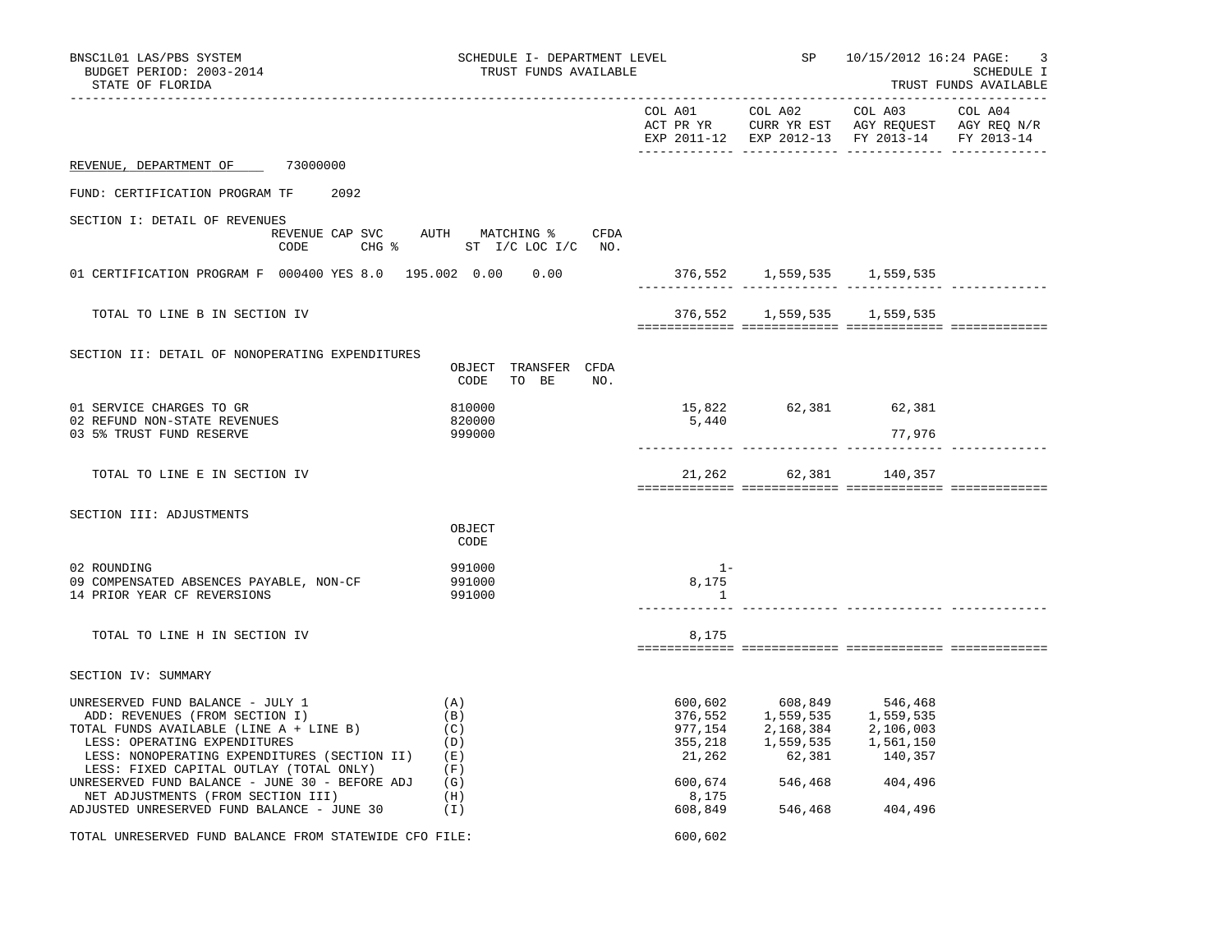| IKUSI FUNDS AVAILABLE                                                                                                                                                                                                                                                                                                                                                                                              |
|--------------------------------------------------------------------------------------------------------------------------------------------------------------------------------------------------------------------------------------------------------------------------------------------------------------------------------------------------------------------------------------------------------------------|
| COL A01 COL A02<br>COL A03 COL A04<br>ACT PR YR $\,$ CURR YR EST $\,$ AGY REQUEST $\,$ AGY REQ $\,$ N/R $\,$<br>EXP 2011-12 EXP 2012-13 FY 2013-14 FY 2013-14                                                                                                                                                                                                                                                      |
|                                                                                                                                                                                                                                                                                                                                                                                                                    |
|                                                                                                                                                                                                                                                                                                                                                                                                                    |
|                                                                                                                                                                                                                                                                                                                                                                                                                    |
| CFDA                                                                                                                                                                                                                                                                                                                                                                                                               |
| 93.563 574,615 574,615 574,615<br>93.563 $1,115,430$ $1,115,430$ $1,115,430$<br>93.563 9,019 2,817 2,817<br>93.563 17,509 5,468 5,468<br>93.563 57,283 57,283 57,283<br>93.563 745,409 745,409 745,409<br>93.563 1,851,073 1,851,073<br>93.563 1,851,073 1,851,073<br>93.563 463,114 463,114 463,114<br>10 EXPENDITURE TRU UP 2261 001500 NO 0.0 61.1814 0.00 0.00 93.563 920,288<br>5,753,740 4,815,209 4,815,209 |
|                                                                                                                                                                                                                                                                                                                                                                                                                    |
| 1, 115, 430 1, 115, 430 1, 115, 430<br>1,851,073    1,851,073    1,851,073<br>434, 184 434, 184 434, 184<br>$2,935$<br>2,935<br>17,509 5,468 5,468                                                                                                                                                                                                                                                                 |
|                                                                                                                                                                                                                                                                                                                                                                                                                    |

TOTAL TO LINE E IN SECTION IV 3,421,131 3,409,090 3,501,105

SECTION III: ADJUSTMENTS

OBJECT<br>CODE

**CODE** 

------------- ------------- ------------- -------------

============= ============= ============= =============

TOTAL TO LINE H IN SECTION IV

============= ============= ============= =============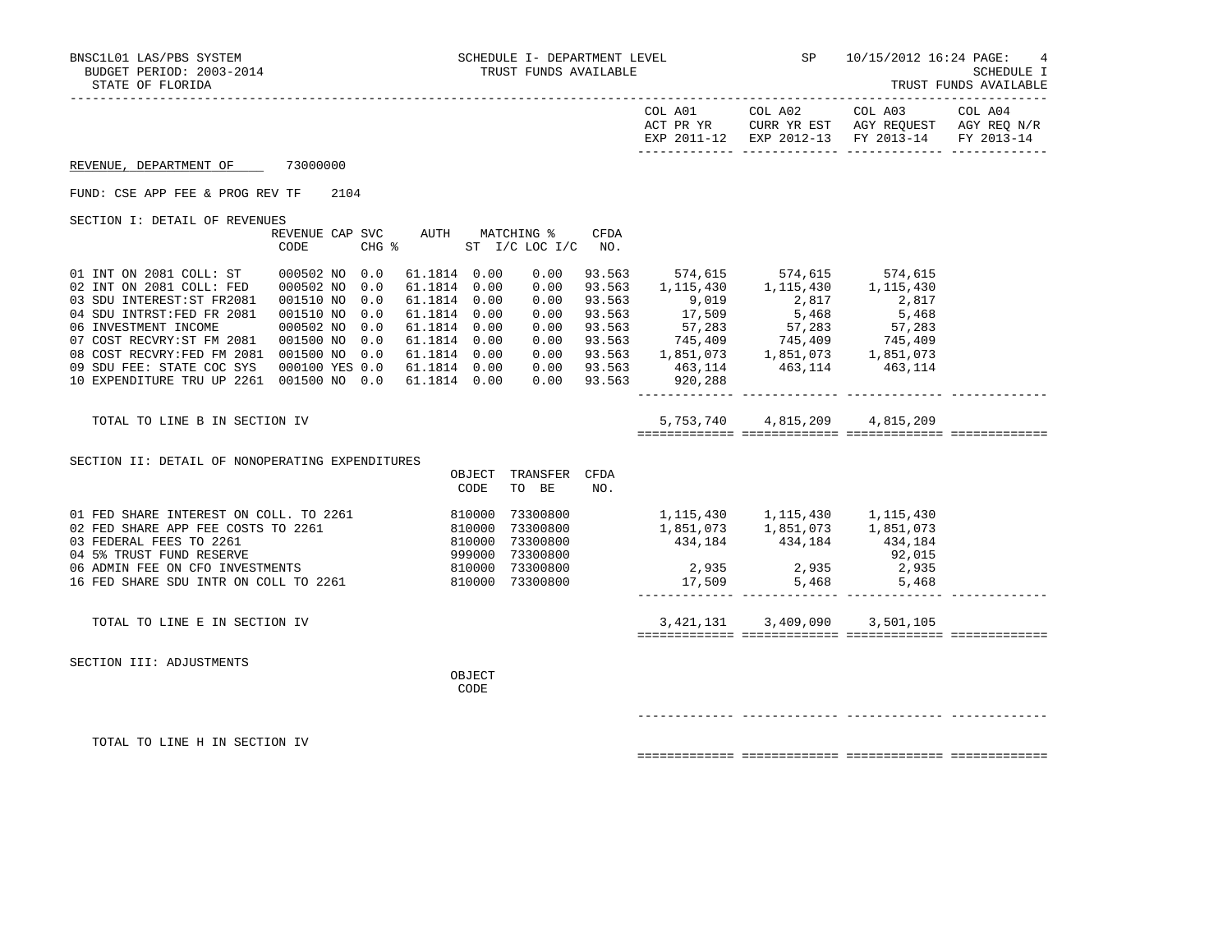| BNSC1L01 LAS/PBS SYSTEM<br>BUDGET PERIOD: 2003-2014<br>STATE OF FLORIDA                                                                                                                                                                                                                    | SCHEDULE I- DEPARTMENT LEVEL<br>TRUST FUNDS AVAILABLE |                                     | <b>SP</b>                                                                                                               | 10/15/2012 16:24 PAGE:                                                                                 | .5<br>SCHEDULE I<br>TRUST FUNDS AVAILABLE |
|--------------------------------------------------------------------------------------------------------------------------------------------------------------------------------------------------------------------------------------------------------------------------------------------|-------------------------------------------------------|-------------------------------------|-------------------------------------------------------------------------------------------------------------------------|--------------------------------------------------------------------------------------------------------|-------------------------------------------|
|                                                                                                                                                                                                                                                                                            |                                                       | COL A01                             | COL A02                                                                                                                 | COL A03 COL A04<br>ACT PR YR CURR YR EST AGY REQUEST AGY REQ N/R<br>EXP 2011-12 EXP 2012-13 FY 2013-14 | FY 2013-14                                |
| REVENUE, DEPARTMENT OF 73000000                                                                                                                                                                                                                                                            |                                                       |                                     |                                                                                                                         |                                                                                                        |                                           |
| 2104<br>FUND: CSE APP FEE & PROG REV TF                                                                                                                                                                                                                                                    |                                                       |                                     |                                                                                                                         |                                                                                                        |                                           |
| SECTION IV: SUMMARY                                                                                                                                                                                                                                                                        |                                                       |                                     |                                                                                                                         |                                                                                                        |                                           |
| UNRESERVED FUND BALANCE - JULY 1<br>ADD: REVENUES (FROM SECTION I)<br>TOTAL FUNDS AVAILABLE (LINE A + LINE B)<br>LESS: OPERATING EXPENDITURES<br>LESS: NONOPERATING EXPENDITURES (SECTION II)<br>LESS: FIXED CAPITAL OUTLAY (TOTAL ONLY)<br>UNRESERVED FUND BALANCE - JUNE 30 - BEFORE ADJ | (A)<br>(B)<br>(C)<br>(D)<br>(E)<br>(F)<br>(G)         | 2,069,040<br>3,421,131<br>4,238,449 | 5,753,740 4,815,209 4,815,209<br>7,822,780 9,053,658 7,838,418<br>163,200 2,621,359 2,640,249<br>3,409,090<br>3,023,209 | 4, 238, 449 3, 023, 209<br>3,501,105<br>1,697,064                                                      |                                           |
| NET ADJUSTMENTS (FROM SECTION III)<br>ADJUSTED UNRESERVED FUND BALANCE - JUNE $30$ (I)                                                                                                                                                                                                     | (H)                                                   | 4,238,449                           | 3,023,209                                                                                                               | 1,697,064                                                                                              |                                           |
| TOTAL UNRESERVED FUND BALANCE FROM STATEWIDE CFO FILE:                                                                                                                                                                                                                                     |                                                       | 2,069,040                           |                                                                                                                         |                                                                                                        |                                           |
|                                                                                                                                                                                                                                                                                            |                                                       |                                     |                                                                                                                         |                                                                                                        |                                           |
| SCHEDULE IB: DETAIL OF UNRESERVED FUND BALANCE                                                                                                                                                                                                                                             | FUNDING SOURCE<br>STATE (S)<br>NONSTATE (N)           |                                     |                                                                                                                         |                                                                                                        |                                           |
| 01 TRANSFERS                                                                                                                                                                                                                                                                               | S                                                     |                                     |                                                                                                                         | 4, 238, 449 3, 023, 209 1, 697, 064                                                                    |                                           |
| ADJUSTED UNRESERVED FUND BALANCE - JUNE 30                                                                                                                                                                                                                                                 |                                                       |                                     |                                                                                                                         | 4, 238, 449 3, 023, 209 1, 697, 064                                                                    |                                           |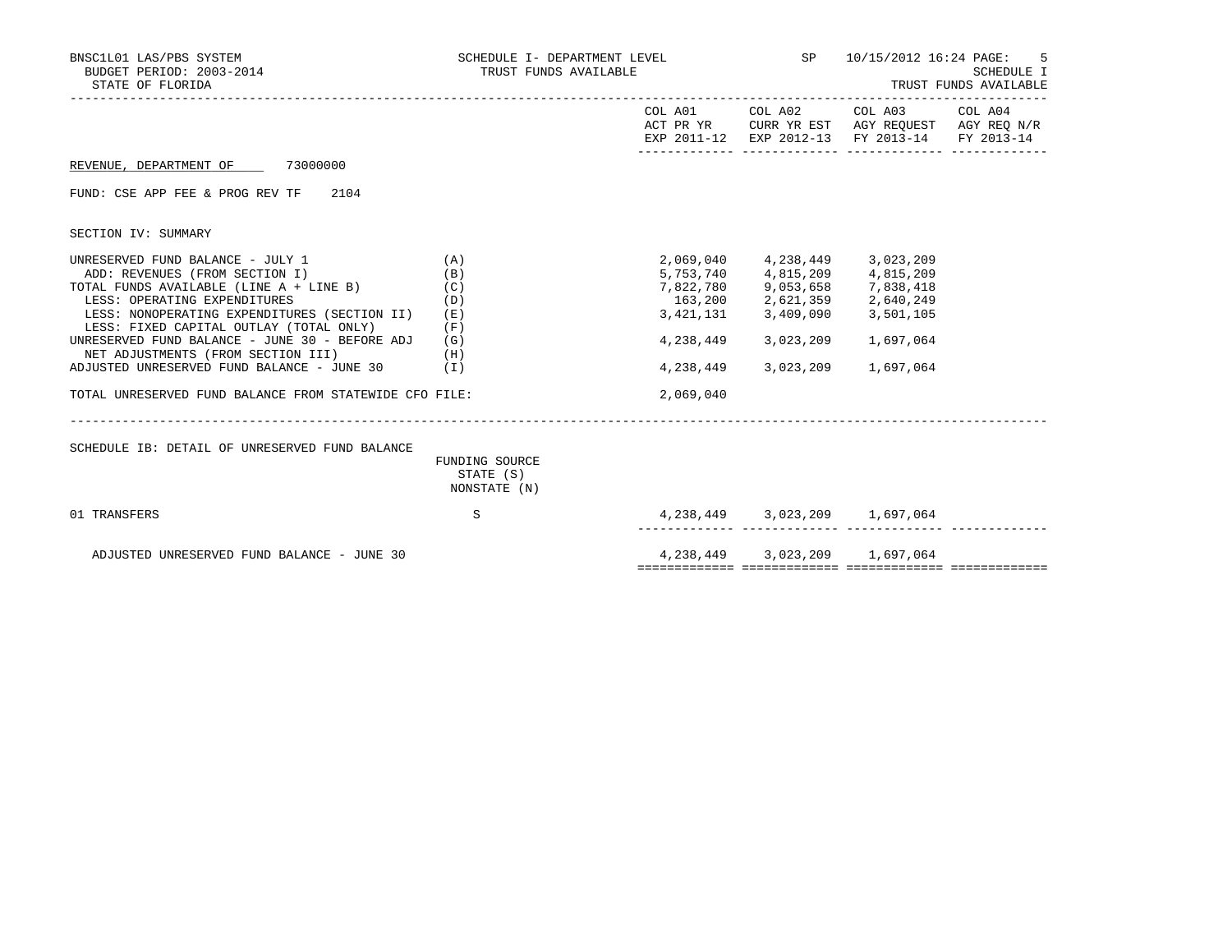| BNSC1L01 LAS/PBS SYSTEM<br>BUDGET PERIOD: 2003-2014<br>STATE OF FLORIDA                                                                                                                                                                                                                                                                                                        |                                                             | SCHEDULE I- DEPARTMENT LEVEL<br>TRUST FUNDS AVAILABLE |     |                  |                                                                                                                                                                                         | SP 10/15/2012 16:24 PAGE:                                                                      | 6<br>SCHEDULE I<br>TRUST FUNDS AVAILABLE |
|--------------------------------------------------------------------------------------------------------------------------------------------------------------------------------------------------------------------------------------------------------------------------------------------------------------------------------------------------------------------------------|-------------------------------------------------------------|-------------------------------------------------------|-----|------------------|-----------------------------------------------------------------------------------------------------------------------------------------------------------------------------------------|------------------------------------------------------------------------------------------------|------------------------------------------|
|                                                                                                                                                                                                                                                                                                                                                                                |                                                             |                                                       |     |                  |                                                                                                                                                                                         | ACT PR YR CURR YR EST AGY REQUEST AGY REQ N/R<br>EXP 2011-12 EXP 2012-13 FY 2013-14 FY 2013-14 |                                          |
| REVENUE, DEPARTMENT OF 73000000                                                                                                                                                                                                                                                                                                                                                |                                                             |                                                       |     |                  |                                                                                                                                                                                         |                                                                                                |                                          |
| FUND: COURT/CSE COLL SYS TF 2115                                                                                                                                                                                                                                                                                                                                               |                                                             |                                                       |     |                  |                                                                                                                                                                                         |                                                                                                |                                          |
| SECTION I: DETAIL OF REVENUES<br>REVENUE CAP SVC AUTH MATCHING % CFDA<br>CODE CHG % ST I/C LOC I/C NO.                                                                                                                                                                                                                                                                         |                                                             |                                                       |     |                  |                                                                                                                                                                                         |                                                                                                |                                          |
| 02 FEES FROM NON CUSTODIAL 000100 YES 0.0 61.1811 0.00 0.00                                                                                                                                                                                                                                                                                                                    |                                                             |                                                       |     |                  | 450,993 450,993 450,993                                                                                                                                                                 |                                                                                                |                                          |
| TOTAL TO LINE B IN SECTION IV                                                                                                                                                                                                                                                                                                                                                  |                                                             |                                                       |     |                  | 450,993 450,993 450,993                                                                                                                                                                 |                                                                                                |                                          |
| SECTION II: DETAIL OF NONOPERATING EXPENDITURES                                                                                                                                                                                                                                                                                                                                | CODE                                                        | OBJECT TRANSFER CFDA<br>TO BE                         | NO. |                  |                                                                                                                                                                                         |                                                                                                |                                          |
| 01 5% TRUST FUND RESERVE<br>02 UNFUNDED BUDGET                                                                                                                                                                                                                                                                                                                                 | 999000                                                      | 73300700<br>899000 73300700                           |     |                  |                                                                                                                                                                                         | 22,550<br>$916,734 - 916,735 -$<br>._______ ______________ _______                             |                                          |
| TOTAL TO LINE E IN SECTION IV                                                                                                                                                                                                                                                                                                                                                  |                                                             |                                                       |     |                  |                                                                                                                                                                                         | $916,734 - 894,185 -$                                                                          |                                          |
| SECTION III: ADJUSTMENTS                                                                                                                                                                                                                                                                                                                                                       | OBJECT<br>CODE                                              |                                                       |     |                  |                                                                                                                                                                                         |                                                                                                |                                          |
| 02 ROUNDING                                                                                                                                                                                                                                                                                                                                                                    | 991000                                                      |                                                       |     | $1 -$            |                                                                                                                                                                                         |                                                                                                |                                          |
| TOTAL TO LINE H IN SECTION IV                                                                                                                                                                                                                                                                                                                                                  |                                                             |                                                       |     | $1 -$            |                                                                                                                                                                                         |                                                                                                |                                          |
| SECTION IV: SUMMARY                                                                                                                                                                                                                                                                                                                                                            |                                                             |                                                       |     |                  |                                                                                                                                                                                         |                                                                                                |                                          |
| UNRESERVED FUND BALANCE - JULY 1<br>ADD: REVENUES (FROM SECTION I)<br>TOTAL FUNDS AVAILABLE (LINE A + LINE B)<br>LESS: OPERATING EXPENDITURES<br>LESS: NONOPERATING EXPENDITURES (SECTION II)<br>LESS: FIXED CAPITAL OUTLAY (TOTAL ONLY)<br>UNRESERVED FUND BALANCE - JUNE 30 - BEFORE ADJ<br>NET ADJUSTMENTS (FROM SECTION III)<br>ADJUSTED UNRESERVED FUND BALANCE - JUNE 30 | (A)<br>(B)<br>(C)<br>(D)<br>(E)<br>(F)<br>(G)<br>(H)<br>(1) |                                                       |     | 201,292<br>$1 -$ | $\begin{array}{cccc} 308, 763 & 201, 291 & 111, 920 \\ 450, 993 & 450, 993 & 450, 993 \\ 759, 756 & 652, 284 & 562, 913 \\ 558, 464 & 1, 457, 098 & 1, 457, 098 \end{array}$<br>111,920 | $916,734 - 894,185 -$                                                                          |                                          |
| TOTAL UNRESERVED FUND BALANCE FROM STATEWIDE CFO FILE:                                                                                                                                                                                                                                                                                                                         |                                                             |                                                       |     | 308,763          | 201,291 111,920                                                                                                                                                                         |                                                                                                |                                          |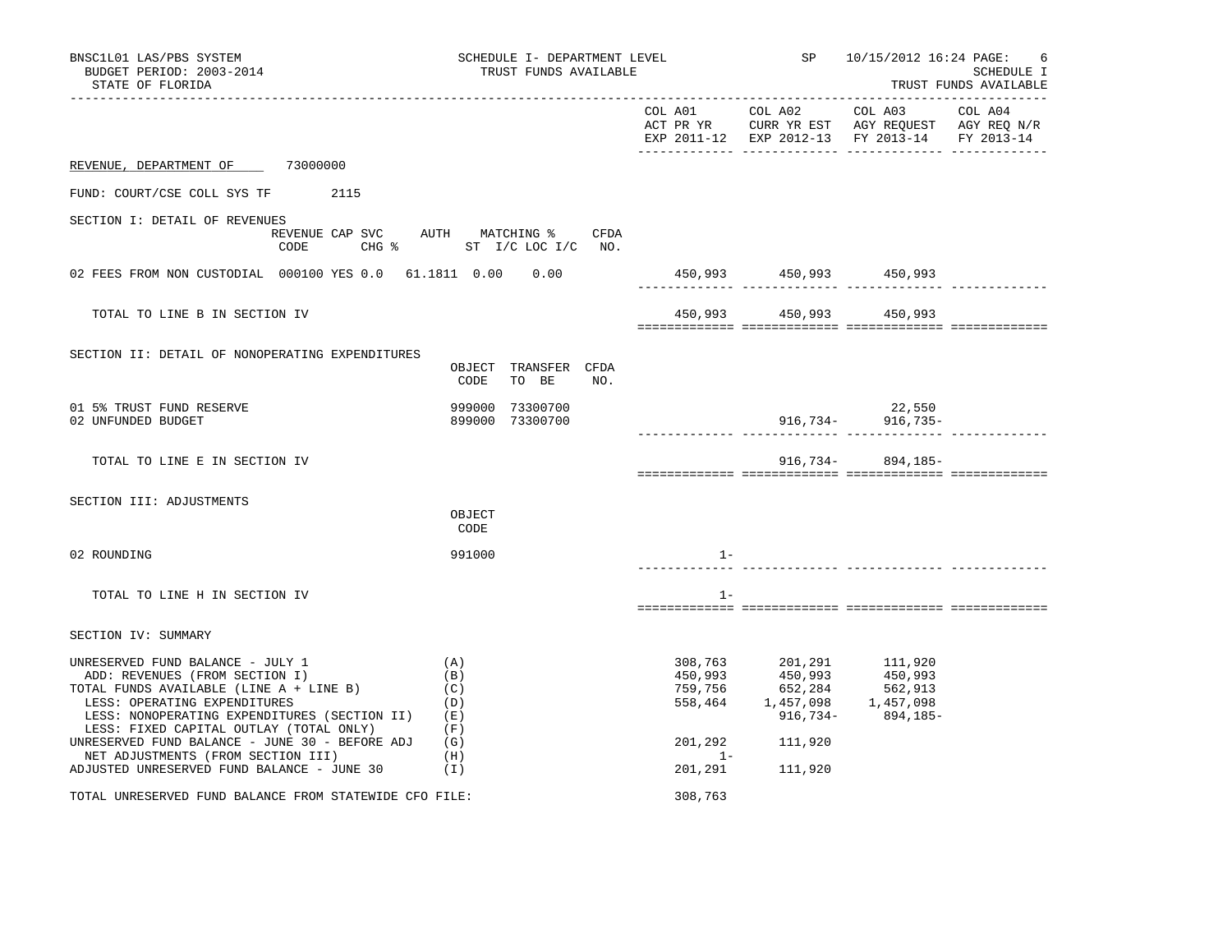| BNSC1L01 LAS/PBS SYSTEM<br>BUDGET PERIOD: 2003-2014<br>STATE OF FLORIDA | SCHEDULE I- DEPARTMENT LEVEL<br>TRUST FUNDS AVAILABLE |         |                                  | SP 10/15/2012 16:24 PAGE: 7                                                         | SCHEDULE I<br>TRUST FUNDS AVAILABLE |
|-------------------------------------------------------------------------|-------------------------------------------------------|---------|----------------------------------|-------------------------------------------------------------------------------------|-------------------------------------|
|                                                                         |                                                       | COL A01 | COL A02<br>ACT PR YR CURR YR EST | COL A03<br>AGY REQUEST AGY REQ N/R<br>EXP 2011-12 EXP 2012-13 FY 2013-14 FY 2013-14 | COL A04                             |
| REVENUE, DEPARTMENT OF 73000000                                         |                                                       |         |                                  |                                                                                     |                                     |
| FUND: COURT/CSE COLL SYS TF<br>2115                                     |                                                       |         |                                  |                                                                                     |                                     |
| SCHEDULE IB: DETAIL OF UNRESERVED FUND BALANCE                          | FUNDING SOURCE<br>STATE (S)<br>NONSTATE (N)           |         |                                  |                                                                                     |                                     |
| 01 FEES COLLECTED PURSUANT TO 61.181(2)FS                               | S.                                                    |         | 201,291 111,920                  |                                                                                     |                                     |
| ADJUSTED UNRESERVED FUND BALANCE - JUNE 30                              |                                                       |         | 201,291 111,920                  |                                                                                     |                                     |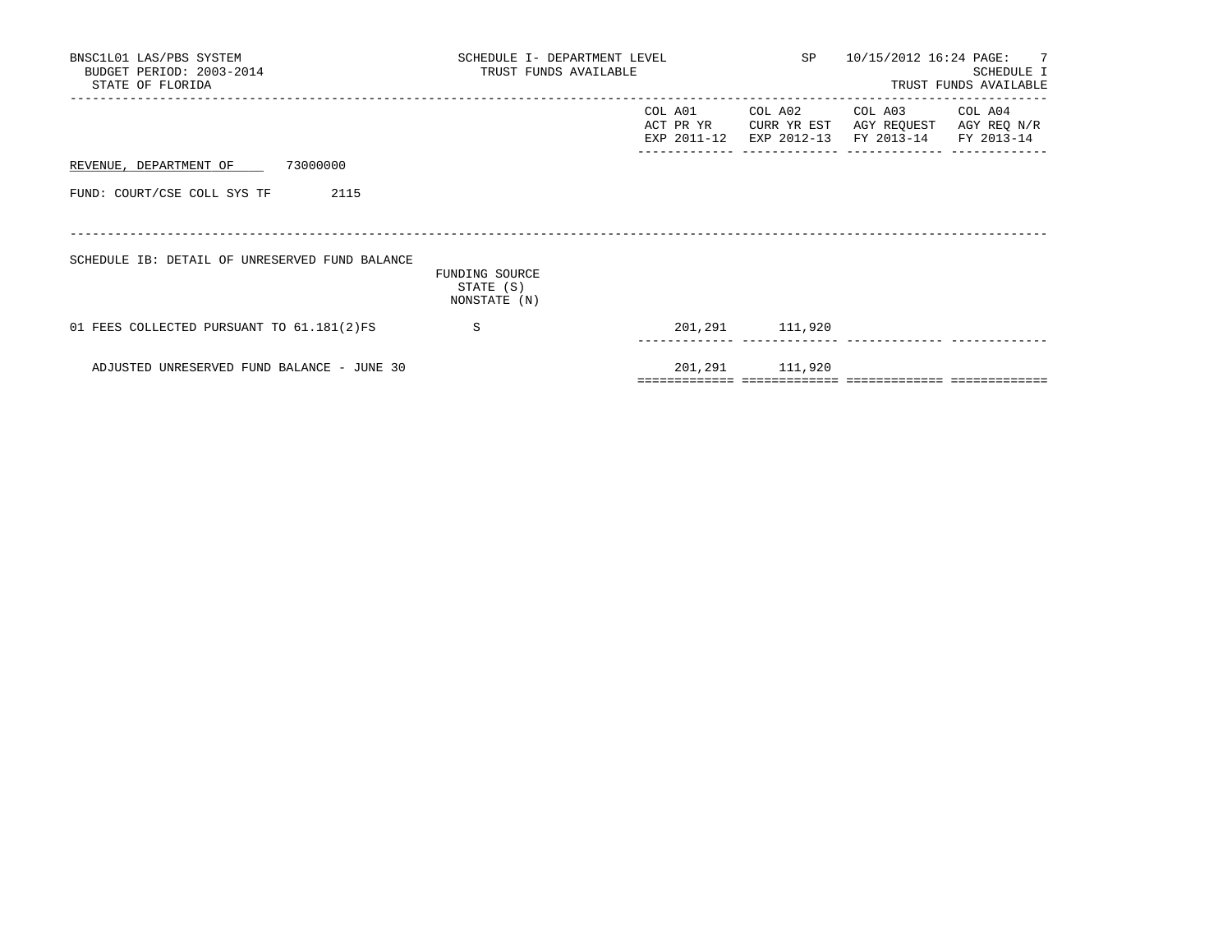| COL A01<br>ACT PR YR | COL A02<br>CURR YR EST            | COL A03<br>AGY REOUEST | COL A04<br>AGY REO N/R |
|----------------------|-----------------------------------|------------------------|------------------------|
| EXP 2011-12          | EXP 2012-13 FY 2013-14 FY 2013-14 |                        |                        |

## REVENUE, DEPARTMENT OF 73000000

## FUND: FEDERAL GRANTS TRUST FUND 2261

SECTION I: DETAIL OF REVENUES

|                                                                                        | REVENUE CAP SVC<br>CODE | CHG % | AUTH         |      | MATCHING %<br>ST I/C LOC I/C | CFDA<br>NO. |                                                  |                                                                                                                                                                                                                                                                                              |                       |  |
|----------------------------------------------------------------------------------------|-------------------------|-------|--------------|------|------------------------------|-------------|--------------------------------------------------|----------------------------------------------------------------------------------------------------------------------------------------------------------------------------------------------------------------------------------------------------------------------------------------------|-----------------------|--|
| 01 FEDERAL GRANT                                                                       | 000700 NO 0.0           |       | 409.255 0.00 |      | 0.00                         |             |                                                  | 93.563 131,399,582 124,069,310 129,208,706                                                                                                                                                                                                                                                   |                       |  |
| 02 FED SHARE COLL FR 2081                                                              | 001500 NO 0.0           |       | 409.255 0.00 |      | 0.00                         |             |                                                  | 30, 144, 709 30, 144, 709                                                                                                                                                                                                                                                                    | 30,144,709            |  |
| 04 FED SHARE INT FR 2104                                                               | 001500 NO 0.0           |       |              |      |                              |             |                                                  | $\begin{array}{cccccccc} 409.255&0.00&0.00&30,144,709&30,144,709&30,144,709\\ 409.255&0.00&0.00&1,132,939&1,120,898&1,120,898\\ 409.255&0.00&0.00&0.00&898,985&898,985&898,985\\ 409.255&0.00&0.00&898,985&898,985&898,985&898,985\\ 409.255&0.0$                                            |                       |  |
| 05 FED APP FEE FR 2104                                                                 | 001500 NO 0.0           |       |              |      |                              |             |                                                  |                                                                                                                                                                                                                                                                                              |                       |  |
|                                                                                        | 000100 YES 0.0          |       |              |      |                              |             |                                                  |                                                                                                                                                                                                                                                                                              |                       |  |
|                                                                                        | 001500 NO               | 0.0   |              |      |                              |             |                                                  |                                                                                                                                                                                                                                                                                              |                       |  |
| 06 FED SHARE SDU FEES<br>07 FED FEES FROM 2104<br>08 FEDERAL GRANT<br>09 FEDERAL GRANT | 000700 NO 0.0           |       |              |      |                              |             |                                                  |                                                                                                                                                                                                                                                                                              |                       |  |
|                                                                                        | 000700 NO 0.0           |       |              |      |                              |             |                                                  |                                                                                                                                                                                                                                                                                              |                       |  |
| 11 FED SH CSE ANL FEE GR                                                               | 001500 NO               | 0.0   |              |      |                              |             |                                                  |                                                                                                                                                                                                                                                                                              |                       |  |
| 15 EXE TRANSFER FROM AWI                                                               | 001510 NO 0.0           |       |              |      |                              |             |                                                  |                                                                                                                                                                                                                                                                                              |                       |  |
| 16 ISP TRANSFER FROM AWI                                                               | 001510 NO               | 0.0   |              |      |                              |             |                                                  |                                                                                                                                                                                                                                                                                              |                       |  |
| 18 FEDERAL GRANT FOR PTO                                                               | 000700 NO               | 0.0   |              |      |                              |             |                                                  |                                                                                                                                                                                                                                                                                              |                       |  |
| 23 ANTICIPATED GRANT REV                                                               | 000700 NO               | 0.0   |              |      |                              |             |                                                  |                                                                                                                                                                                                                                                                                              |                       |  |
| 25 REFUNDS                                                                             | 001800 NO               | 0.0   | 216          | 0.00 | 0.00                         |             |                                                  |                                                                                                                                                                                                                                                                                              |                       |  |
| 26 PY WARRANT CANCELLATION                                                             | 003700 NO               | 0.0   | 216          | 0.00 | 0.00                         |             |                                                  |                                                                                                                                                                                                                                                                                              |                       |  |
| 27 SALARY REFUND FROM DCF                                                              | 001800 NO               | 0.0   | 216          | 0.00 | 0.00                         |             | $57,833$<br>211<br>31,878<br>21,674<br>2,736,423 |                                                                                                                                                                                                                                                                                              |                       |  |
| 30 TRANSFERS FROM DOT                                                                  | 001500 NO               | 0.0   | 216          | 0.00 | 0.00                         |             |                                                  |                                                                                                                                                                                                                                                                                              |                       |  |
| 31 EXPENDITURE TRUEUP 2075                                                             | 001500 NO               | 0.0   | 216          | 0.00 | 0.00                         |             |                                                  |                                                                                                                                                                                                                                                                                              |                       |  |
| 32 GTA TRANSFERS FROM AWI                                                              | 001500 NO               | 0.0   | 443          | 0.00 |                              |             | $0.00$ 17.255 22,233,708                         |                                                                                                                                                                                                                                                                                              | 21,782,654 21,782,654 |  |
| 35 FED SH UNDISTR COLLECTS 001500 NO                                                   |                         | 0.0   | 216          | 0.00 |                              |             |                                                  |                                                                                                                                                                                                                                                                                              |                       |  |
| 40 DUE FROM INCENTIVES                                                                 | 001500 NO               | 0.0   | 216          | 0.00 |                              |             |                                                  |                                                                                                                                                                                                                                                                                              |                       |  |
| 41 TRS TO EXE-CSE INDIR                                                                | 001500 NO 0.0           |       | 216          | 0.00 |                              |             |                                                  |                                                                                                                                                                                                                                                                                              |                       |  |
| 43 TRS TO EXE-CSE DIRECT 001500 NO 0.0                                                 |                         |       | 216          | 0.00 |                              |             |                                                  |                                                                                                                                                                                                                                                                                              |                       |  |
| 44 TRS TO ISP-CSE INDIR                                                                | 001500 NO 0.0           |       | 216          | 0.00 |                              |             |                                                  | $161,601$<br>$161,601$<br>$161,601$<br>$161,601$<br>$161,601$<br>$161,601$<br>$161,601$<br>$161,601$<br>$161,601$<br>$161,601$<br>$161,601$<br>$161,601$<br>$161,601$<br>$161,601$<br>$161,601$<br>$161,601$<br>$161,601$<br>$161,601$<br>$161,601$<br>$161,601$<br>                         |                       |  |
|                                                                                        |                         |       |              |      |                              |             |                                                  | 210, 394, 623 200, 714, 682 204, 593, 394                                                                                                                                                                                                                                                    |                       |  |
| TOTAL TO LINE B IN SECTION IV                                                          |                         |       |              |      |                              |             |                                                  |                                                                                                                                                                                                                                                                                              |                       |  |
| SECTION II: DETAIL OF NONOPERATING EXPENDITURES                                        |                         |       |              |      |                              |             |                                                  |                                                                                                                                                                                                                                                                                              |                       |  |
|                                                                                        |                         |       |              |      | OBJECT TRANSFER CFDA         |             |                                                  |                                                                                                                                                                                                                                                                                              |                       |  |
|                                                                                        |                         |       |              | CODE | TO BE                        | NO.         |                                                  |                                                                                                                                                                                                                                                                                              |                       |  |
|                                                                                        |                         |       |              |      |                              |             |                                                  |                                                                                                                                                                                                                                                                                              |                       |  |
|                                                                                        |                         |       |              |      |                              |             |                                                  |                                                                                                                                                                                                                                                                                              |                       |  |
|                                                                                        |                         |       |              |      |                              |             |                                                  |                                                                                                                                                                                                                                                                                              |                       |  |
|                                                                                        |                         |       |              |      |                              |             |                                                  |                                                                                                                                                                                                                                                                                              |                       |  |
|                                                                                        |                         |       |              |      |                              |             |                                                  |                                                                                                                                                                                                                                                                                              |                       |  |
|                                                                                        |                         |       |              |      |                              |             |                                                  |                                                                                                                                                                                                                                                                                              |                       |  |
|                                                                                        |                         |       |              |      |                              |             |                                                  |                                                                                                                                                                                                                                                                                              |                       |  |
|                                                                                        |                         |       |              |      |                              |             |                                                  |                                                                                                                                                                                                                                                                                              |                       |  |
|                                                                                        |                         |       |              |      |                              |             |                                                  |                                                                                                                                                                                                                                                                                              |                       |  |
|                                                                                        |                         |       |              |      |                              |             |                                                  | $\begin{array}{cccccc} 73010100 & & & & & 5,764,794 & & 4,377,987 & & 4,435,646 \\ 73710100 & & & & 3,188,652 & & 5,715,765 & & 5,791,041 \\ & & & & 115,632 & & 115,632 & & 115,632 \\ 73010100 & & & & 1,907,627 & & 1,907,627 & & 1,907,627 \\ 64200800 & & & & 125,965 & & 200,000 & & $ |                       |  |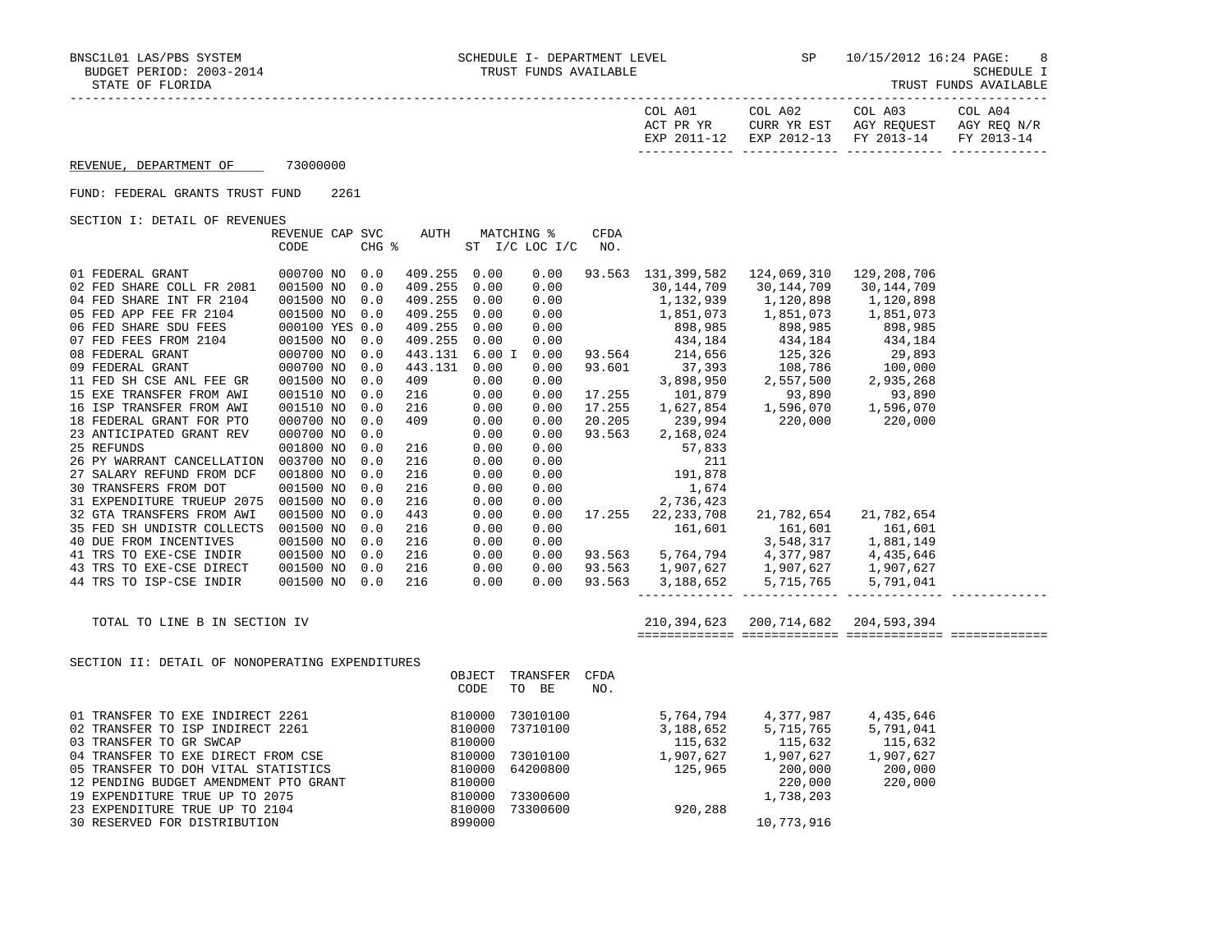| BNSC1L01 LAS/PBS SYSTEM<br>BUDGET PERIOD: 2003-2014<br>STATE OF FLORIDA                                                                                                                                                                                                                                                                                                        |                                                             | TRUST FUNDS AVAILABLE         |     | SCHEDULE I- DEPARTMENT LEVEL $SP$ 10/15/2012 16:24 PAGE:                                                     |                                                                                                       |                                                                                             | 9<br>SCHEDULE I<br>TRUST FUNDS AVAILABLE |
|--------------------------------------------------------------------------------------------------------------------------------------------------------------------------------------------------------------------------------------------------------------------------------------------------------------------------------------------------------------------------------|-------------------------------------------------------------|-------------------------------|-----|--------------------------------------------------------------------------------------------------------------|-------------------------------------------------------------------------------------------------------|---------------------------------------------------------------------------------------------|------------------------------------------|
|                                                                                                                                                                                                                                                                                                                                                                                |                                                             |                               |     |                                                                                                              |                                                                                                       | ACT PR YR CURR YR EST AGY REQUEST AGY REQ N/R EXP 2011-12 EXP 2012-13 FY 2013-14 FY 2013-14 |                                          |
| 73000000<br>REVENUE, DEPARTMENT OF                                                                                                                                                                                                                                                                                                                                             |                                                             |                               |     |                                                                                                              |                                                                                                       |                                                                                             |                                          |
| FUND: FEDERAL GRANTS TRUST FUND<br>2261                                                                                                                                                                                                                                                                                                                                        |                                                             |                               |     |                                                                                                              |                                                                                                       |                                                                                             |                                          |
| SECTION II: DETAIL OF NONOPERATING EXPENDITURES                                                                                                                                                                                                                                                                                                                                | CODE                                                        | OBJECT TRANSFER CFDA<br>TO BE | NO. |                                                                                                              |                                                                                                       |                                                                                             |                                          |
| 31 ALLOCATION OF RESERVED FUNDS                                                                                                                                                                                                                                                                                                                                                | 899000                                                      |                               |     |                                                                                                              |                                                                                                       | 926,103-                                                                                    |                                          |
| TOTAL TO LINE E IN SECTION IV                                                                                                                                                                                                                                                                                                                                                  |                                                             |                               |     |                                                                                                              |                                                                                                       | 12,022,958 25,049,130 11,743,843                                                            |                                          |
| SECTION III: ADJUSTMENTS                                                                                                                                                                                                                                                                                                                                                       | OBJECT<br>CODE                                              |                               |     |                                                                                                              |                                                                                                       |                                                                                             |                                          |
| 02 PRIOR YEAR CF REVERSION - 9-30-2011<br>03 OPERATING REVERSION ADJ 9-30-2012<br>08 ROUNDING<br>10 PART B CERTIFIED FWD AT 6-30-11<br>14 COMPENSATED ABSENCES PAYABLE - NON CF<br>15 PRIOR YEAR CERT FWD REVERSIONS                                                                                                                                                           | 991000<br>991000<br>991000<br>991000<br>991000<br>991000    |                               |     | 2,844,172<br>$18-$<br>448,722-<br>191,586<br>100                                                             | 6,565,162                                                                                             |                                                                                             |                                          |
| TOTAL TO LINE H IN SECTION IV                                                                                                                                                                                                                                                                                                                                                  |                                                             |                               |     |                                                                                                              | 2,587,118 6,565,162                                                                                   |                                                                                             |                                          |
| SECTION IV: SUMMARY                                                                                                                                                                                                                                                                                                                                                            |                                                             |                               |     |                                                                                                              |                                                                                                       |                                                                                             |                                          |
| UNRESERVED FUND BALANCE - JULY 1<br>ADD: REVENUES (FROM SECTION I)<br>TOTAL FUNDS AVAILABLE (LINE A + LINE B)<br>LESS: OPERATING EXPENDITURES<br>LESS: NONOPERATING EXPENDITURES (SECTION II)<br>LESS: FIXED CAPITAL OUTLAY (TOTAL ONLY)<br>UNRESERVED FUND BALANCE - JUNE 30 - BEFORE ADJ<br>NET ADJUSTMENTS (FROM SECTION III)<br>ADJUSTED UNRESERVED FUND BALANCE - JUNE 30 | (A)<br>(B)<br>(C)<br>(D)<br>(E)<br>(F)<br>(G)<br>(H)<br>(I) |                               |     | 9,409,556<br>210,394,623<br>219,804,179<br>198,518,670<br>12,022,958<br>9,262,551<br>2,587,118<br>11,849,669 | 11,849,669<br>200,714,682<br>212,564,351<br>194,080,383<br>25,049,130<br>$6, 565, 162 -$<br>6,565,162 | 204,593,394<br>204,593,394<br>192,849,551<br>11,743,843                                     | 4,129,854                                |
| TOTAL UNRESERVED FUND BALANCE FROM STATEWIDE CFO FILE:                                                                                                                                                                                                                                                                                                                         |                                                             |                               |     | 9,409,556                                                                                                    |                                                                                                       |                                                                                             |                                          |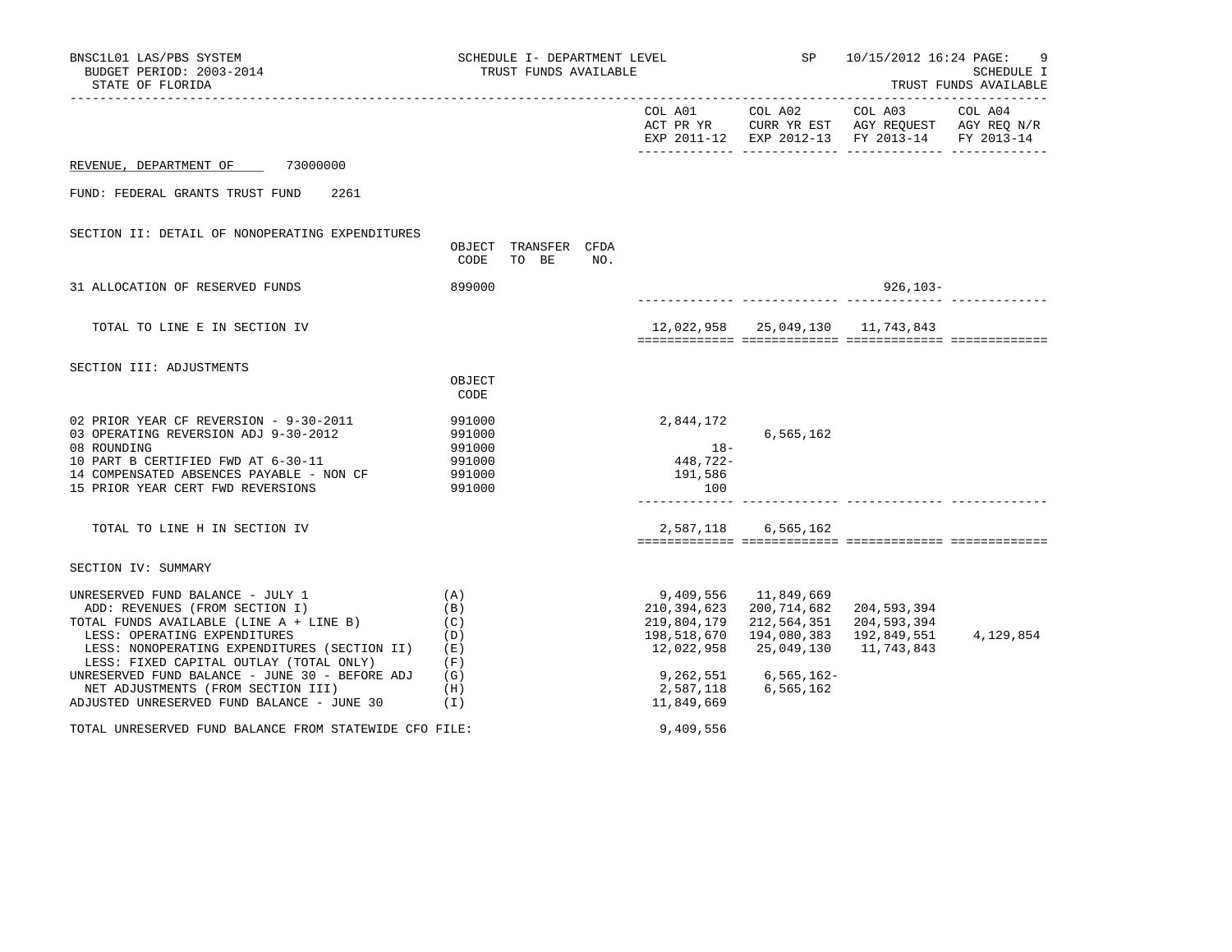| BNSC1L01 LAS/PBS SYSTEM<br>BUDGET PERIOD: 2003-2014<br>STATE OF FLORIDA   | SCHEDULE I- DEPARTMENT LEVEL<br>TRUST FUNDS AVAILABLE |           | SP                                                                               | 10/15/2012 16:24 PAGE: 10<br>SCHEDULE I<br>TRUST FUNDS AVAILABLE                                                          |         |  |
|---------------------------------------------------------------------------|-------------------------------------------------------|-----------|----------------------------------------------------------------------------------|---------------------------------------------------------------------------------------------------------------------------|---------|--|
|                                                                           |                                                       |           |                                                                                  |                                                                                                                           |         |  |
|                                                                           |                                                       |           |                                                                                  | COL A01 COL A02 COL A03<br>ACT PR YR CURR YR EST AGY REQUEST AGY REQ N/R<br>EXP 2011-12 EXP 2012-13 FY 2013-14 FY 2013-14 | COL A04 |  |
| REVENUE, DEPARTMENT OF 73000000                                           |                                                       |           |                                                                                  |                                                                                                                           |         |  |
| FUND: L/G HF-CT SALES TAX CL TF<br>2455                                   |                                                       |           |                                                                                  |                                                                                                                           |         |  |
| SECTION I: DETAIL OF REVENUES                                             |                                                       |           |                                                                                  |                                                                                                                           |         |  |
| REVENUE CAP SVC AUTH MATCHING %                                           | CFDA                                                  |           |                                                                                  |                                                                                                                           |         |  |
| CODE                                                                      | CHG % ST I/C LOC I/C NO.                              |           |                                                                                  |                                                                                                                           |         |  |
| 01 TR LOCAL 1/2 CENT SALES 001512 NO 0.0                                  |                                                       |           | 1522,783,921 1566,800,000 1655,200,000                                           |                                                                                                                           |         |  |
| 02 TR FROM COMM SERV TRF 001607 NO 0.0                                    | $218$ 0.00 0.00<br>218 0.00 0.00                      |           | 55,036,467 55,000,000 55,000,000                                                 |                                                                                                                           |         |  |
|                                                                           |                                                       |           |                                                                                  |                                                                                                                           |         |  |
| TOTAL TO LINE B IN SECTION IV                                             |                                                       |           | 1577,820,388 1621,800,000 1710,200,000                                           |                                                                                                                           |         |  |
|                                                                           |                                                       |           |                                                                                  |                                                                                                                           |         |  |
|                                                                           |                                                       |           |                                                                                  |                                                                                                                           |         |  |
| SECTION II: DETAIL OF NONOPERATING EXPENDITURES                           |                                                       |           |                                                                                  |                                                                                                                           |         |  |
|                                                                           | OBJECT TRANSFER CFDA<br>CODE<br>TO BE<br>NO.          |           |                                                                                  |                                                                                                                           |         |  |
|                                                                           |                                                       |           |                                                                                  |                                                                                                                           |         |  |
| 01 TRANSFER/DIST: HALF-CENT SALES TAX                                     | 710000                                                |           | 1537, 506, 369 1582, 373, 038 1669, 527, 122                                     |                                                                                                                           |         |  |
| 02 DISTRIBUTIONS- CO FISCALLY CONSTRAINED                                 | 810000                                                |           | 16,510,940 16,510,940 16,510,940                                                 |                                                                                                                           |         |  |
| 04 TRANSFER TO GENERAL REVENUE                                            | 810000                                                |           | 7,201,938 7,201,938 7,201,938                                                    |                                                                                                                           |         |  |
|                                                                           |                                                       |           |                                                                                  |                                                                                                                           |         |  |
| TOTAL TO LINE E IN SECTION IV                                             |                                                       |           | 1561, 219, 247 1606, 085, 916 1693, 240, 000                                     |                                                                                                                           |         |  |
|                                                                           |                                                       |           |                                                                                  |                                                                                                                           |         |  |
| SECTION III: ADJUSTMENTS                                                  |                                                       |           |                                                                                  |                                                                                                                           |         |  |
|                                                                           | OBJECT                                                |           |                                                                                  |                                                                                                                           |         |  |
|                                                                           | CODE                                                  |           |                                                                                  |                                                                                                                           |         |  |
| 03 ROUNDING                                                               |                                                       | $1 -$     |                                                                                  |                                                                                                                           |         |  |
| 05 PRIOR YR PAYABLE - EMERGENCY DISTRIBUTION                              | 991000<br>991000                                      | 1,259,059 |                                                                                  |                                                                                                                           |         |  |
| 06 PRIOR YEAR PAYABLE - INMATE SUPPLEMENTAL                               | 991000                                                | 49,413    |                                                                                  |                                                                                                                           |         |  |
| 07 PRIOR YEAR PAYABLES DUE TO GR                                          | 991000                                                | 50,000    |                                                                                  |                                                                                                                           |         |  |
|                                                                           |                                                       |           |                                                                                  |                                                                                                                           |         |  |
| TOTAL TO LINE H IN SECTION IV                                             |                                                       | 1,358,471 |                                                                                  |                                                                                                                           |         |  |
|                                                                           |                                                       |           |                                                                                  |                                                                                                                           |         |  |
| SECTION IV: SUMMARY                                                       |                                                       |           |                                                                                  |                                                                                                                           |         |  |
|                                                                           |                                                       |           |                                                                                  |                                                                                                                           |         |  |
| UNRESERVED FUND BALANCE - JULY 1                                          | (A)                                                   |           |                                                                                  | 1,422,053 236,137                                                                                                         |         |  |
| ADD: REVENUES (FROM SECTION I)<br>TOTAL FUNDS AVAILABLE (LINE A + LINE B) | (B)<br>(C)                                            |           | 1577,820,388 1621,800,000 1710,200,000<br>1577,820,388 1623,222,053 1710,436,137 |                                                                                                                           |         |  |
| LESS: OPERATING EXPENDITURES                                              | (D)                                                   |           | 16,537,559 16,900,000 16,900,000                                                 |                                                                                                                           |         |  |
| LESS: NONOPERATING EXPENDITURES (SECTION II)                              | (E)                                                   |           | 1561, 219, 247 1606, 085, 916 1693, 240, 000                                     |                                                                                                                           |         |  |
| LESS: FIXED CAPITAL OUTLAY (TOTAL ONLY)                                   | (F)                                                   |           |                                                                                  |                                                                                                                           |         |  |
| UNRESERVED FUND BALANCE - JUNE 30 - BEFORE ADJ                            | (G)                                                   | 63,582    |                                                                                  | 236,137 296,137                                                                                                           |         |  |
| NET ADJUSTMENTS (FROM SECTION III)                                        | (H)                                                   | 1,358,471 |                                                                                  |                                                                                                                           |         |  |
| ADJUSTED UNRESERVED FUND BALANCE - JUNE 30                                | (I)                                                   | 1,422,053 | 236,137                                                                          | 296,137                                                                                                                   |         |  |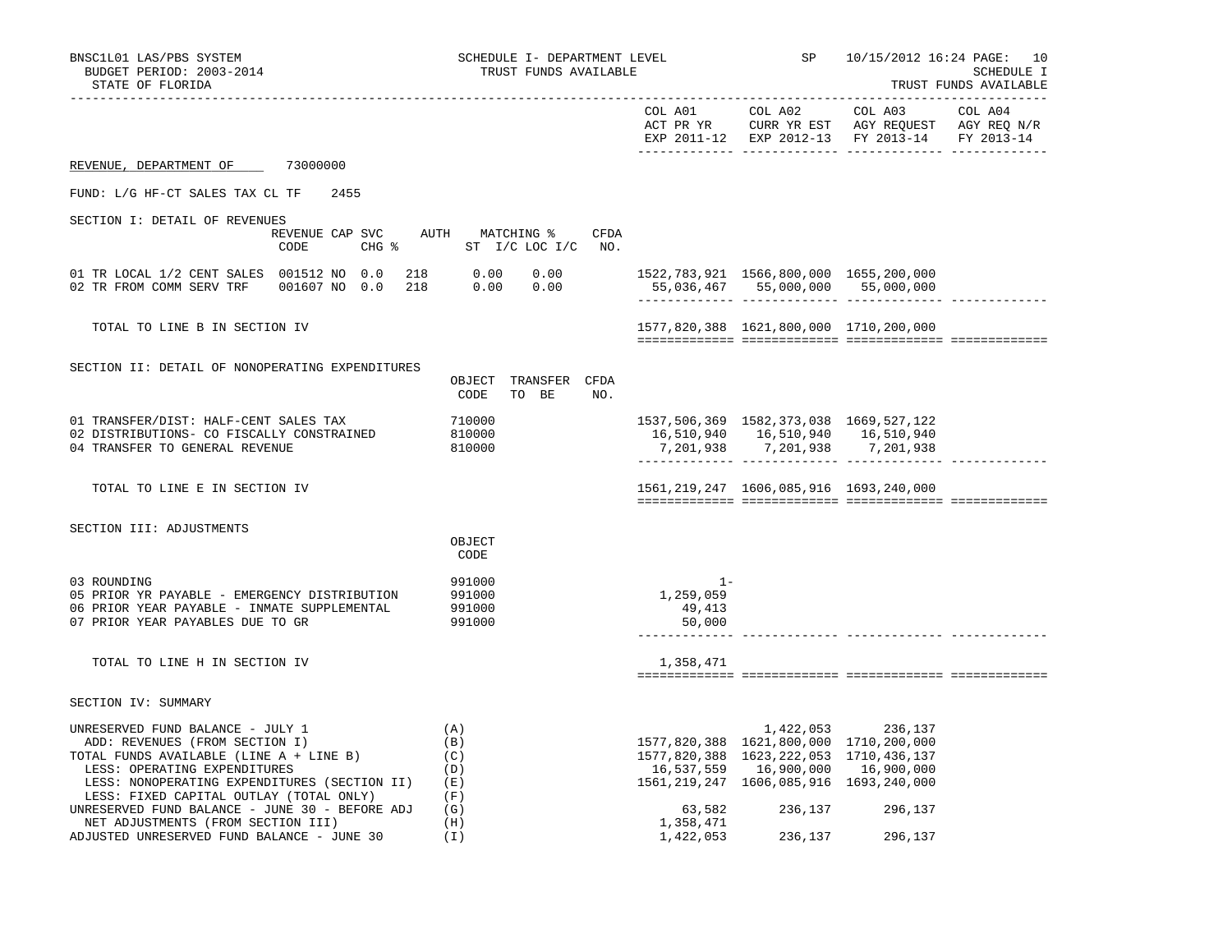| COL A01     | COL A02                           | COL A03                 | COL A04     |
|-------------|-----------------------------------|-------------------------|-------------|
| ACT PR YR   |                                   | CURR YR EST AGY REQUEST | AGY REO N/R |
| EXP 2011-12 | EXP 2012-13 FY 2013-14 FY 2013-14 |                         |             |
|             |                                   |                         |             |

## REVENUE, DEPARTMENT OF 73000000

FUND: L/G HF-CT SALES TAX CL TF 2455

SECTION IV: SUMMARY

TOTAL UNRESERVED FUND BALANCE FROM STATEWIDE CFO FILE: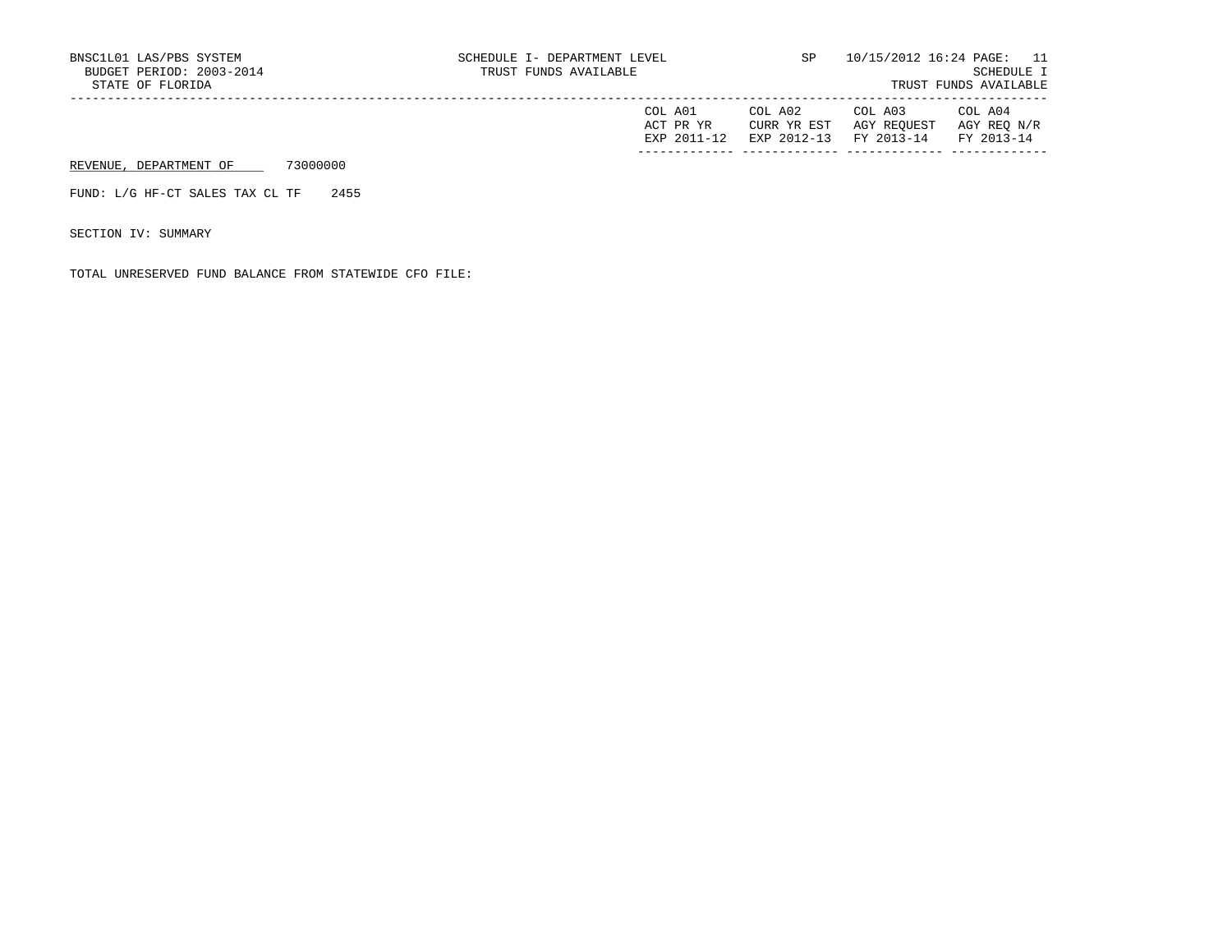| COL A01<br>ACT PR YR | COL A02<br>CURR YR EST            | COL A03<br>AGY REOUEST | COL A04<br>AGY REO N/R |
|----------------------|-----------------------------------|------------------------|------------------------|
| EXP 2011-12          | EXP 2012-13 FY 2013-14 FY 2013-14 |                        |                        |

REVENUE, DEPARTMENT OF 73000000

## FUND: OPERATING TRUST FUND 2510

SECTION I: DETAIL OF REVENUES

|                                                 | REVENUE CAP SVC<br>CODE |  | CHG % | AUTH |                | MATCHING %<br>ST I/C LOC I/C | CFDA<br>NO. |             |                                        |                      |  |
|-------------------------------------------------|-------------------------|--|-------|------|----------------|------------------------------|-------------|-------------|----------------------------------------|----------------------|--|
| 33 2166 DOC STAMP CLEARING                      | 001500 NO               |  | 0.0   | 201  | 0.00           | 0.00                         |             | 7,700,000   | 9,800,000                              | 9,800,000            |  |
| 34 MOTOR FUEL-GAS TAX COLL                      | 001500 NO               |  | 0.0   | 206  | 0.00           | 0.00                         |             | 9,083,795   | 9,540,713                              | 10,706,603           |  |
| 35 2448 LOCAL OPT GAS TAX                       | 001500 NO               |  | 0.0   | 206  | 0.00           | 0.00                         |             | 6,292,501   | 6,609,016                              | 7,416,650            |  |
| 36 2459 DIS SALES SURTX CL                      | 001500 NO               |  | 0.0   | 212  | 0.00           | 0.00                         |             | 9,441,981   | 9,441,982<br>129,674                   | 9,441,982            |  |
| 37 2492 MOTOR VEHICLE WARR                      | 001500 NO               |  | 0.0   | 681  | 0.00           | 0.00                         |             | 123,464     |                                        | 145,521              |  |
| 38 2449 MTR VEH RENT SURCH                      | 001500 NO               |  | 0.0   | 212  | 0.00           | 0.00                         |             | 1,488,019   | 1,488,019                              | 1,488,019            |  |
| 39 2544 POLLUTANT TX CLEAR                      | 001500 NO               |  | 0.0   | 206  | 0.00           | 0.00                         |             | 3,109,179   | 3,265,572<br>461,941                   | 3,664,630            |  |
| 40 2636 SVRNC TX SOLID MIN                      | 001500 NO               |  | 0.0   | 211  | 0.00           | 0.00                         |             | 439,818     |                                        | 518,390              |  |
| 41 2645 SOLID WST MGMT CLR                      | 001500 NO               |  | 0.0   | 403  | 0.00           | 0.00                         |             | 190,422     | 190,422                                | 190,422              |  |
| 43 2777 VOTED GAS TX TF                         | 001500 NO               |  | 0.0   | 206  | 0.00           | 0.00                         |             | 656,614     | 689,642<br>231,092                     | 773,917<br>231,092   |  |
| 44 DEP TRANS WATER QUALITY 001500 NO            |                         |  | 0.0   | 376  | 0.00           | 0.00                         |             | 231,092     |                                        |                      |  |
| 45 LOCAL COMM SVCS TAX                          | 001500 NO               |  | 0.0   | 202  | 0.00           | 0.00                         |             | 4,156,450   | 4,156,448                              | 4,156,448            |  |
| 46 DMS POLICE & FIRE                            | 001500 NO               |  | 0.0   | 175  | 0.00           | 0.00                         |             | 100,000     | $100,000$<br>6.200.000                 | 100,000              |  |
| 48 COLLECTIONS FEE (ACP)                        | 000100 YES 0.0          |  |       | 213  | 0.00           | 0.00                         |             | 6, 200, 000 |                                        | 6, 200, 000          |  |
| 50 SCET FUEL                                    | 001500 NO               |  | 0.0   | 206  | 0.00           | 0.00                         |             | 5,293,856   | 5,560,139                              | 6,239,597            |  |
| 51 SP FUEL                                      | 001500 NO               |  | 0.0   | 206  | 0.00           | 0.00                         |             | 1,538,852   | 1,616,257<br>323,748                   |                      |  |
| 52 AVIATION GAS TAX                             | 001500 NO               |  | 0.0   | 206  | 0.00           | 0.00                         |             | 308,243     |                                        | 1,813,766<br>363,310 |  |
| 53 FEE RECEIPTS                                 | 000100 YES 0.0          |  |       | 215  | 0.00           | 0.00                         |             | 876,819     | 1,615,000                              | 1,615,000            |  |
| 55 MISCELLANEOUS RECEIPTS                       | 000400 YES 0.0          |  |       | 215  | 0.00           | 0.00                         |             | 313         |                                        |                      |  |
| 56 REFUNDS                                      | 001800 NO               |  | 0.0   | 215  | 0.00           | 0.00                         |             | 114,948     |                                        |                      |  |
| 57 SLS GOODS SVCS-OTHER AG 001903 NO 0.0        |                         |  |       | 215  | 0.00           | 0.00                         |             | 116,591     |                                        |                      |  |
| 71 INVESTIGATION COSTS                          | 000100 YES 0.0          |  |       | 202  | 0.00           | 0.00                         |             | 59,230      |                                        |                      |  |
| 72 UT INSTALL FEE-INTER                         | 000100 YES 0.0          |  |       | 202  | 0.00           | 0.00                         |             | 54,834      | 50,000                                 | 50,000               |  |
|                                                 |                         |  |       |      |                |                              |             |             |                                        |                      |  |
| TOTAL TO LINE B IN SECTION IV                   |                         |  |       |      |                |                              |             |             | 57, 577, 021 61, 469, 665 64, 915, 347 |                      |  |
|                                                 |                         |  |       |      |                |                              |             |             |                                        |                      |  |
| SECTION II: DETAIL OF NONOPERATING EXPENDITURES |                         |  |       |      |                |                              |             |             |                                        |                      |  |
|                                                 |                         |  |       |      | OBJECT         | TRANSFER<br>TO BE            | CFDA        |             |                                        |                      |  |
|                                                 |                         |  |       |      | CODE           |                              | NO.         |             |                                        |                      |  |
|                                                 |                         |  |       |      |                |                              |             |             |                                        |                      |  |
| TOTAL TO LINE E IN SECTION IV                   |                         |  |       |      |                |                              |             |             |                                        |                      |  |
|                                                 |                         |  |       |      |                |                              |             |             |                                        |                      |  |
| SECTION III: ADJUSTMENTS                        |                         |  |       |      |                |                              |             |             |                                        |                      |  |
|                                                 |                         |  |       |      | OBJECT<br>CODE |                              |             |             |                                        |                      |  |
|                                                 |                         |  |       |      |                |                              |             |             |                                        |                      |  |
| 01 PRIOR YR CF REVERSIONS                       |                         |  |       |      | 991000         |                              |             | 775,192     |                                        |                      |  |